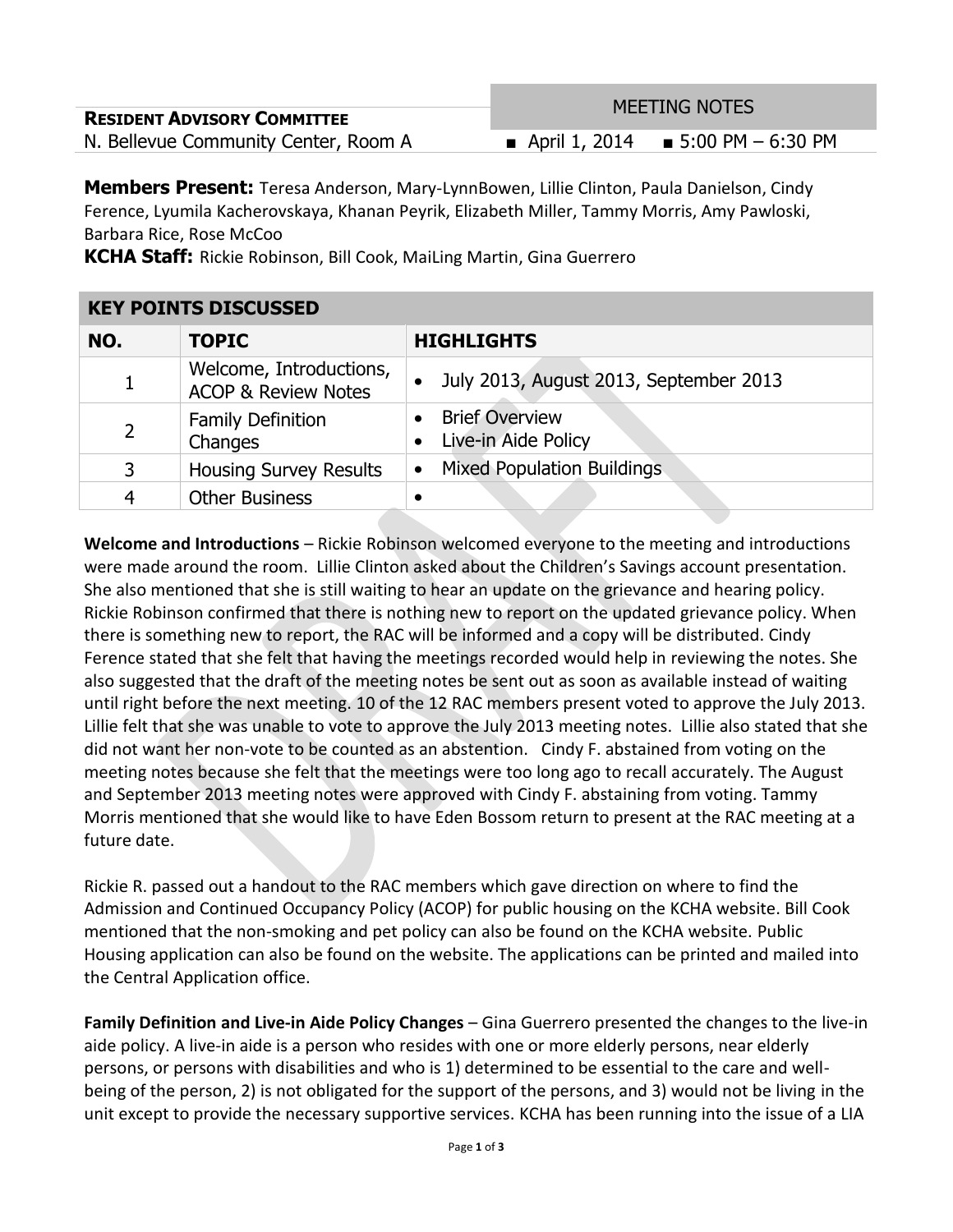being approved through the reasonable accommodation process, and then the LIA will move out a few short months later and not being replaced. The current policy does not require notification to the Housing Authority (HA) when household members leave. Since the HA has gone to reviews being performed every two to three years, there are cases where an empty additional bedroom has been subsidized. In an attempt to limit this, KCHA is proposing a change requiring that the Head of Household (HOH) report when an LIA moves out of the unit within 30 days. The family will be given 180 days from the date the LIA left the unit to move-in a replacement. Time limit extensions may be granted through the reasonable accommodation process. If a new LIA has not moved in within that time frame, the voucher will be reduced to the appropriate size for the remaining members.

Gina G. also gave a brief overview of the suggested changes to the definition of family. The truly needed are not getting their turn at a voucher. Vouchers are being treated as family heirlooms and being passed from generation to generations allowing people to essentially bypass the waitlist. The changes would prevent new family members such as aunts, uncles, cousins, and siblings from taking over the voucher when the original voucher holder vacates. To combat this, KCHA is proposing changes that would limit issuance of vouchers to families with children under 18, to those 62 and older, or to those whose head or spouse is disabled. Once on the program, the family would have to remain eligible. KCHA would still allow family members to be added to the unit, however, only those related by birth, adoption, marriage, foster or legal custody would increase the voucher size and be allowed residual rights to the voucher. Families may add other relatives but it would not increase the voucher size nor would they be allowed any residual rights to the voucher. It is the responsibility of the family to report changes in family compositions such as a child leaving to attending university and living in the dormitories. There was some confusion regarding conflicting changes regarding college students. Lillie C. and Cindy F. requested a copy of proposed changes. Bill C. explained that will be a full presentation on the proposed changes as well as a public comment hearing before this goes to the Board of Commissioners. This will probably happen around June or July. If approved, suggested changes would be streamlined over a period of time to give those affected some time to adjust and possibly move off of the subsidies.

**Housing Survey Results –** Bill C. presented on the results of the 2013 housing survey results. This survey was conducted at the mixed population sites. Copies of the PowerPoint slides were handed out to those present. The response rate for this year was 37% which is pretty good. Some of the properties that had high response rates were Gustaves Manor, Briarwood, and Westminister Manor. 47% of respondents stated that they have lived in their unit for 10+ years as compared to previous years. Cindy F. says that the Resident Services support coordinators should take credit for helping the elderly to age in place. Results show the residents are generally satisfied (70%+) in all categories.

Bill Cook pointed out to Paula Danielson that Northwood would be getting a property manager in about a week. Most property managers manage between 2-7 properties and can't be on site 5 days a week. KCHA has a pretty lean staff and can be stretched thin. The survey results show that residents contact with management and maintenance vary between 1-6 times a year. This means that that one or two contacts need to be the best experience possible. Over the years, the results of the survey show that residents believe that they have less of an understanding of the rent form, calculation and lease agreements. The lease agreement is in the process of being revised. When the lease is finished being revised, it will brought to the RAC for comment. KCHA is in the process of changing the management software. The contract will be signed this week, but it will probably be 8-10 months yet until residents